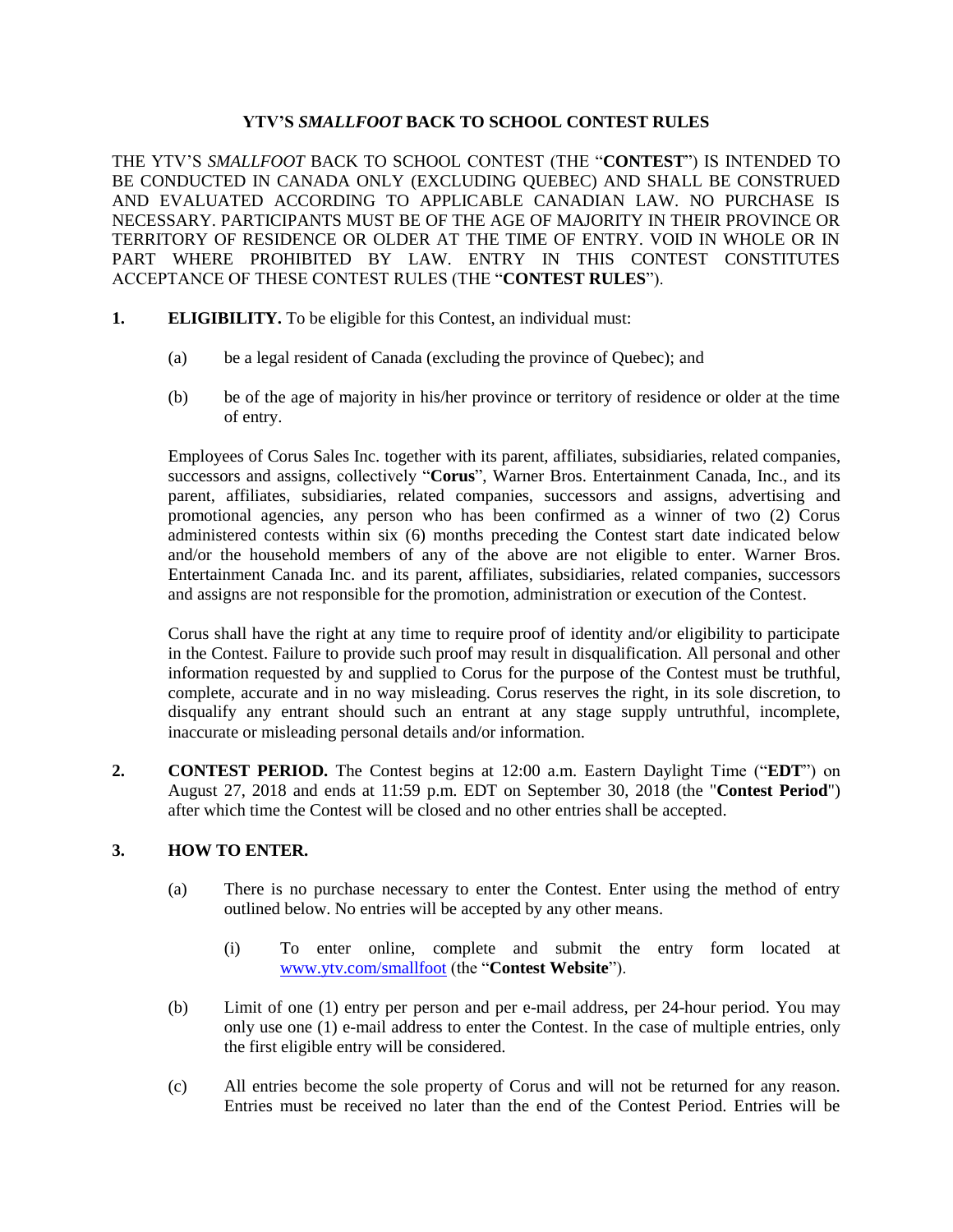declared invalid if they are late, illegible, incomplete, damaged, irregular, mutilated, forged, garbled or mechanically or electronically reproduced. Unless otherwise set out herein, no communication or correspondence will be exchanged with entrants except with those selected as a potential winner.

(d) Entries received online shall be deemed to be submitted by the authorized account holder of the e-mail address associated with the entry. For the purpose of the Contest Rules, "authorized account holder" of an e-mail address is defined as the natural person who is assigned to an e-mail address by an Internet access provider, on-line service provider, or other organization responsible for assigning e-mail addresses for the domain associated with the submitted e-mail address. Any entrant may be required to provide Corus with proof that they are the authorized account holder of the e-mail address associated with their entry.

## **4. PRIZES.**

- (a) **Grand Prize.** There is one (1) grand prize (the "**Grand Prize**") available to be won by the Grand Prize winner (the "**Grand Prize Winner**") consisting of one (1) pre-paid credit card valued at two thousand Canadian dollars (CDN\$2,000.00).
- (b) **Secondary Prizes.** There are thirty-five (35) secondary prizes (each, a "**Secondary Prize**" and collectively, the "**Secondary Prizes**") available to be won by the Secondary Prize winners (each a "**Secondary Prize Winner**" and collectively, the "**Secondary Prize Winners**"), each of which consists of the following items:
	- (i) One (1) *Smallfoot* t-shirt;
	- (ii) One (1) *Smallfoot* cinch sack bag;
	- (iii) One (1) *Smallfoot* notebook;
	- (iv) One (1) *Smallfoot* sticker sheet;
	- (v) One (1) *Smallfoot* Postergram;
	- (vi) One (1) *Smallfoot* single page colouring sheet;
	- (vii) One (1) Admit 2 Run-Of-Engagement passes to see the film *Smallfoot.* Run-Of-Engagement passes are valid at participating Cineplex Theatres, Monday through Thursday (excluding holidays) beginning October 8, 2018 until its run in the theatres concludes; and
	- (viii) One (1) school supplies prize pack valued at approx. forty Canadian dollars (CDN\$40.00).
- (c) Each Secondary Prize has a total approximate retail value of one hundred Canadian dollars (CDN\$100.00).
- (d) Grand Prize and Secondary Prizes are hereafter collectively referred to as "**Prize**" or "**Prizes**". Grand Prize Winner and Secondary Prize Winners are hereafter collectively referred to as "**Winner**" or "**Winners**".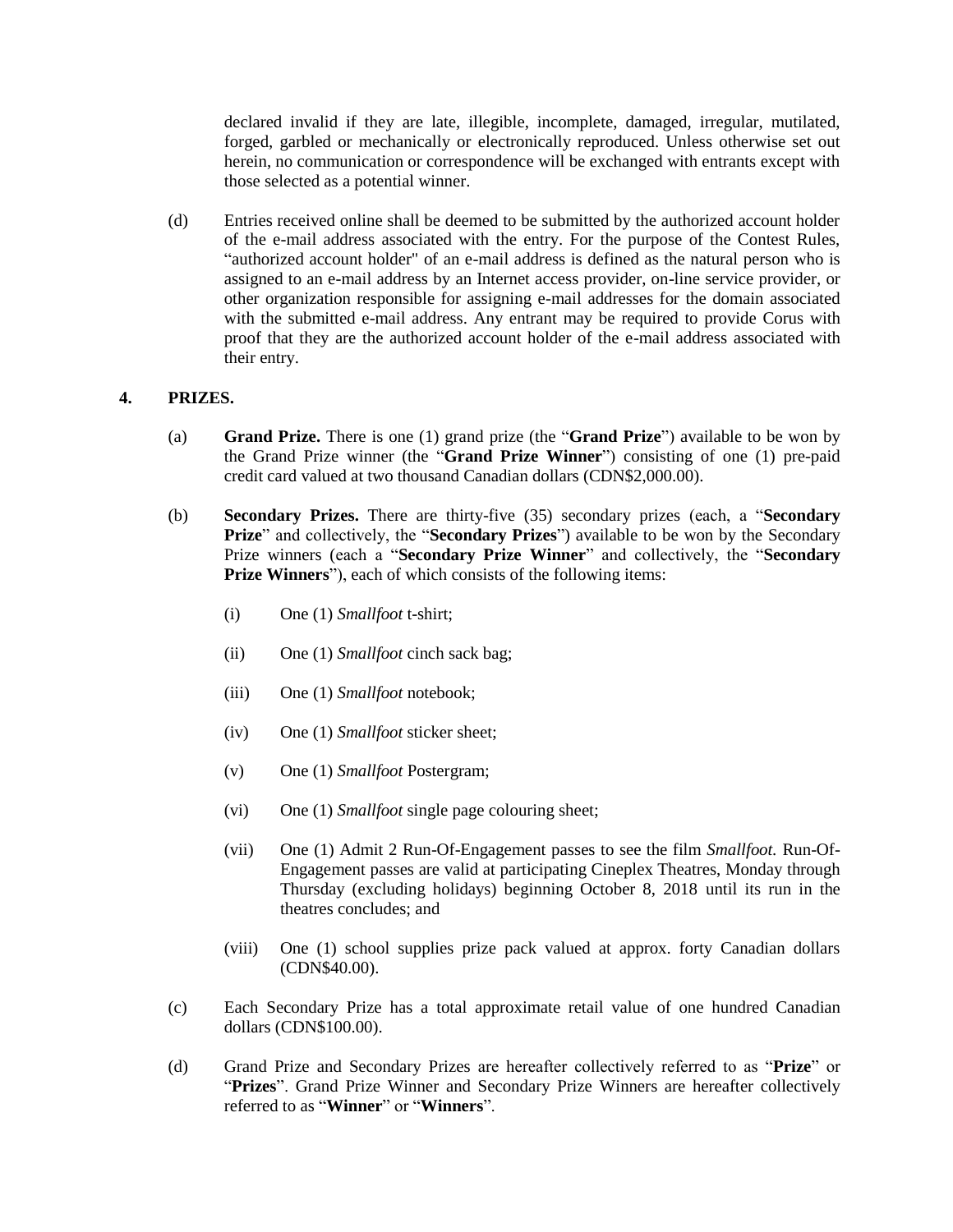- (e) Winners are not entitled to monetary difference between actual Prize value and stated approximate Prize value, if any.
- (f) Corus and/or Corus' representatives will contact the Winners to coordinate the provision of the Prizes within thirty (30) days once such Winners have been successfully contacted and notified of their Prize and fulfilled the requirements set out herein.

#### **5. PRIZE CONDITIONS.**

- (a) Winners will be responsible for any expense not explicitly included in the Prize including but not limited to any excess costs above and beyond the value of the Prize.
- (b) The terms by which the Grand Prize may be redeemed are governed by the pre-paid card issuer. Corus is not responsible for administering or ensuring compliance with the terms and conditions relating to the Grand Prize.
- (c) Prizes must be accepted as awarded and cannot be transferred, assigned, substituted or redeemed for cash, except at the sole discretion of Corus. Any unused, unclaimed or declined portion of a Prize will be forfeited, have no cash value and Corus shall have no obligation to provide either an alternative or value-in-kind. Corus reserves the right, in its sole discretion, to substitute a prize of equal or greater value if a Prize (or any portion thereof) cannot be awarded for any reason.
- (d) Shipped Prizes shall not be insured and Corus shall not assume any liability for lost, damaged or misdirected Prizes.

#### **6. WINNER SELECTION.**

Thirty-six (36) Winners shall be selected as follows:

- (a) On or about October 2, 2018 at 12:00 p.m. EDT in Toronto, Ontario, thirty-six (36) entrants will be selected by a random draw from all eligible entries received during the Contest Period. The first entrant selected will be eligible to win the Grand Prize and the next thirty-five entrants selected will each be eligible to win a Secondary Prize. Each entrant shall be eligible to win only one (1) Prize. The odds of being selected as a potential winner are dependent upon the number of eligible entries received by Corus. Before being declared a Winner, each selected entrant shall be required to correctly answer, without assistance of any kind, whether mechanical or otherwise, a time-limited, mathematical skill-testing question to be administered during a pre-arranged telephone call or by e-mail, to comply with the Contest Rules and sign and return the Release (described below).
- (b) EACH SELECTED ENTRANT WILL BE NOTIFIED BY E-MAIL NO LATER THAN OCTOBER 3, 2018 AT 5:00 P.M. EDT AND MUST RESPOND WITHIN TWO (2) BUSINESS DAYS OF NOTIFICATION. Upon notification, the selected entrant must respond by telephone or e-mail (as specified in the notification) to the contact number or e-mail address provided no later than the indicated deadline set out in the Contest Rules and/or the notification. If the selected entrant does not respond accordingly, he/she will be disqualified and will not receive a Prize and another entrant may be selected in Corus' sole discretion until such time as an entrant satisfies the terms set out herein. Corus is not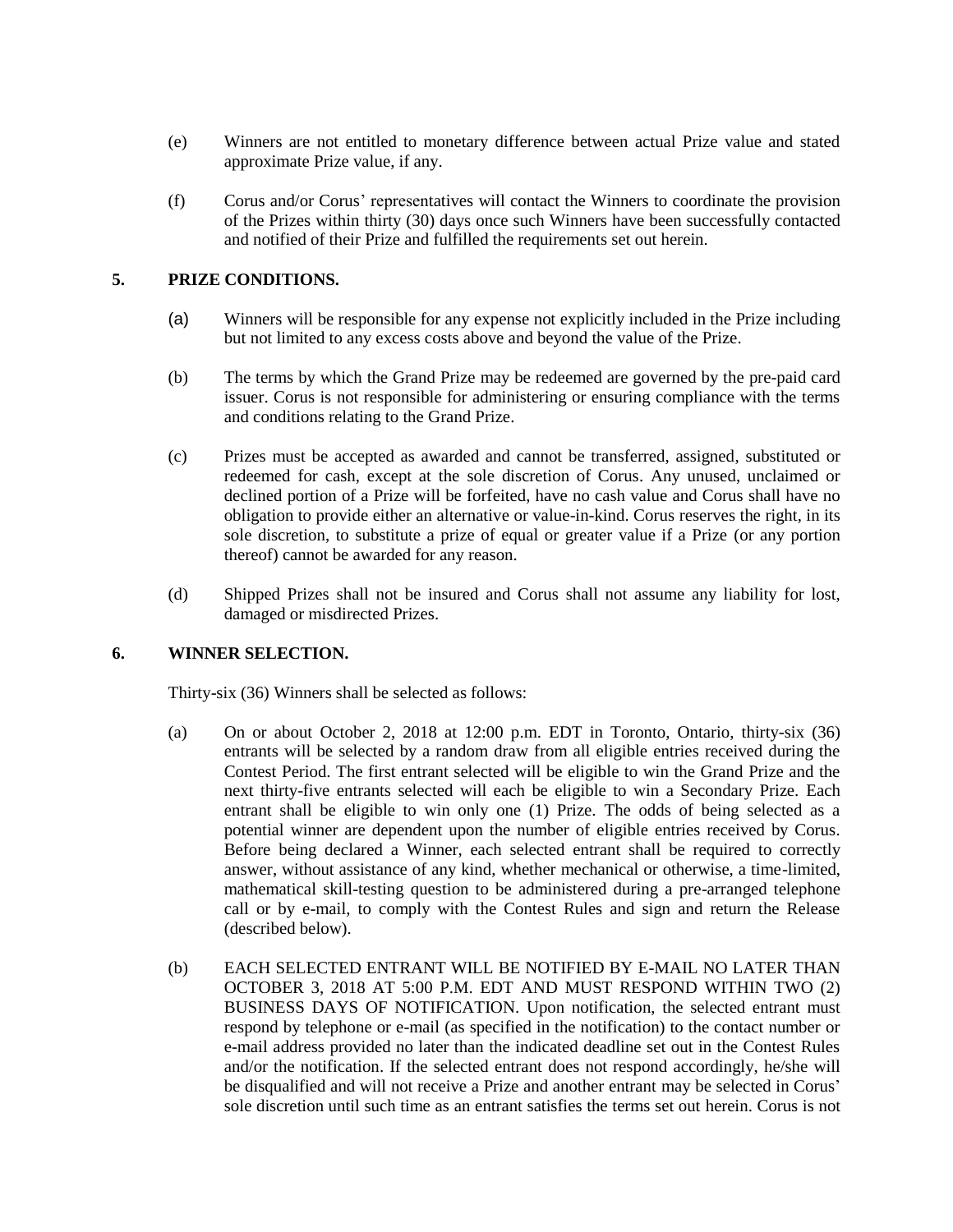responsible for the failure for any reason whatsoever of a selected entrant to receive notification or for Corus to receive a selected entrant's response.

- (c) If, as a result of an error relating to the entry process, drawing or any other aspect of the Contest, there are more selected entrants than contemplated in these Contest Rules, there will be a random draw amongst all eligible Prize claimants after the Contest's closing date to award the correct number of Prizes.
- **7. RELEASE.** Potential Winners will be required to execute a legal agreement and release ("**Release**") that confirms potential Winners': (i) eligibility for the Contest and compliance with these Contest Rules; (ii) acceptance of the Prize as offered; (iii) release of Corus, Warner Bros. Entertainment Canada, Inc., and their respective parent companies, subsidiaries, affiliates and/or related companies, successors and assigns, and each of their employees, directors, officers, suppliers, agents, sponsors, administrators, licensees, representatives, advertising, media buying and promotional agencies (collectively, the "**Releasees**") from any and all liability for any loss, harm, damages, cost or expense arising out of participation in the Contest, participation in any Contest-related activity or the acceptance, use, or misuse of any Prize, including but not limited to costs, injuries, losses related to personal injuries, death, damage to, loss or destruction of property, rights of publicity or privacy, defamation, or portrayal in a false light, or from any and all claims of third parties arising therefrom; and (iv) grant to Corus of the unrestricted right, in Corus' discretion, to produce, reproduce, display, publish, convert, post, serve, broadcast, communicate by telecommunication, exhibit, distribute, adapt and otherwise use or re-use the Winners' name, statements, image, likeness, voice, and biography in any and all media now known or hereafter devised, in connection with the Contest and the promotion and exploitation thereof. The executed Release must be returned within two (2) business days of the date indicated on the accompanying letter of notification or the verification as a Winner or the selected entrant will be disqualified and the Prize forfeited.
- **8. INDEMNIFICATION BY ENTRANT.** By entering the Contest, each entrant releases and holds Releasees harmless from any and all liability for any injuries, loss or damage of any kind to the entrant or any other person, including personal injury, death, or property damage, resulting in whole or in part, directly or indirectly, from: (a) their participation in the Contest or any Contestrelated activity; (b) the acceptance, use, or misuse of any Prize; or (c) any breach of the Contest Rules. Each entrant agrees to fully indemnify Releasees from any and all claims by third parties relating to the entrant's participation in the Contest, without limitation.
- **9. LIMITATION OF LIABILITY.** Corus assumes no responsibility or liability for lost, late, unintelligible/illegible, falsified, damaged, misdirected or incomplete entries, notifications, responses, replies or any Release, or for any computer, online, software, telephone, hardware or technical malfunctions that may occur, including but not limited to malfunctions that may affect the transmission or non-transmission of an entry. Corus is not responsible for any incorrect or inaccurate information, whether caused by website users or by any of the equipment or programming associated with or utilized in the Contest or by any technical or human error which may occur in the administration of the Contest. Corus assumes no responsibility for any error, omission, interruption, deletion, defect, delay in operation or transmission, communications line failure, theft or destruction or unauthorized access to, or alteration of, entries. Corus assumes no responsibility or liability in the event that the Contest cannot be conducted as planned for any reason, including those reasons beyond the control of Corus, such as infection by computer virus, bugs, tampering, unauthorized intervention, fraud, technical failures, or corruption of the administration, security, fairness, integrity or proper conduct of this Contest, and/or the Contest Website.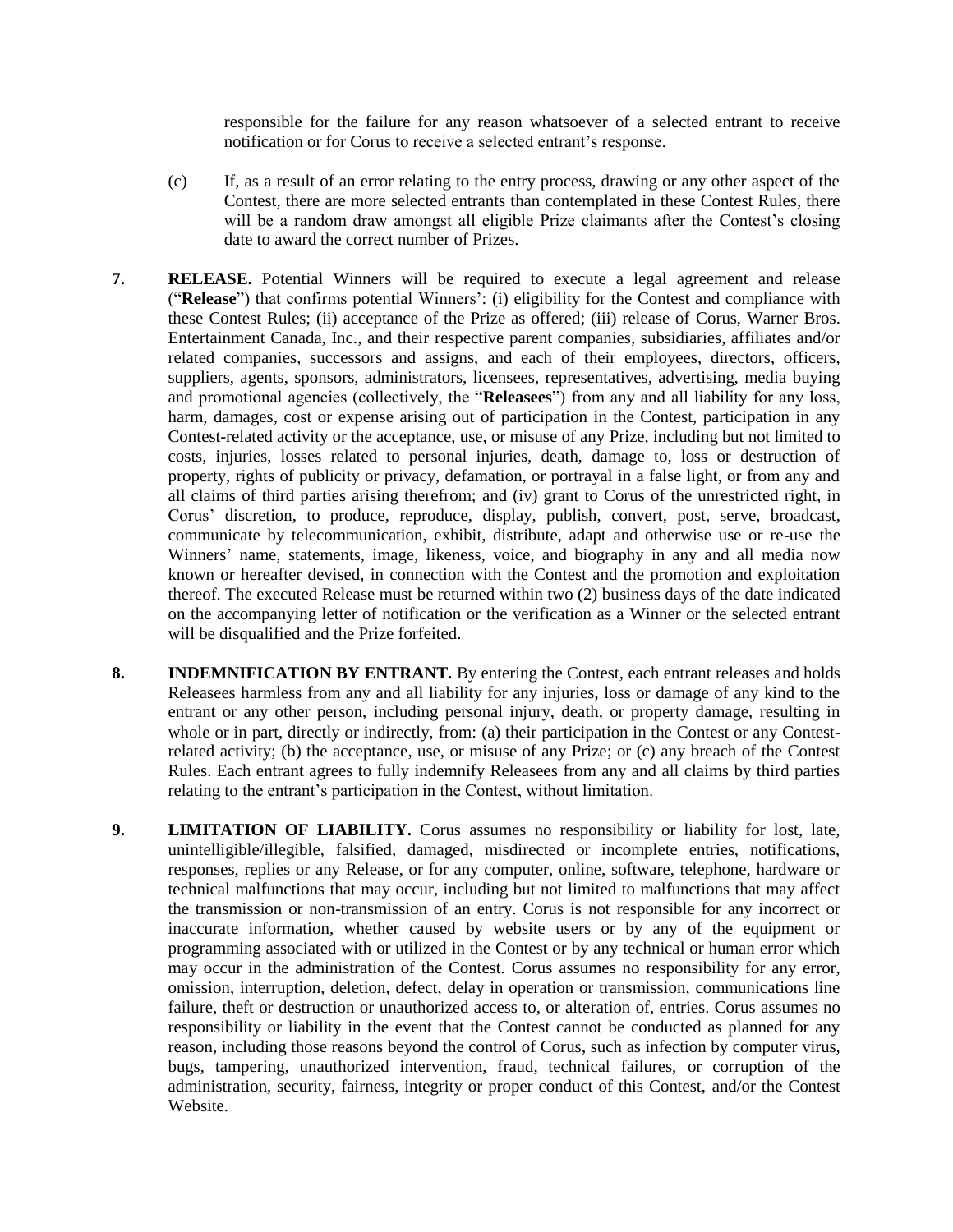**10. CONDUCT.** By participating in the Contest, each entrant is deemed to have executed and agrees to be bound by the Contest Rules, which will be posted at the Contest Website and made available throughout the Contest Period. Each entrant further agrees to be bound by the decisions of Corus, which shall be final and binding in all respects. Corus reserves the right, in its sole discretion, to disqualify any entrant found to be: (a) violating the Contest Rules; (b) tampering or attempting to tamper with the entry process or the operation of the Contest, and/or the Contest Website or any related promotional website; (c) violating the terms of service, conditions of use and/or general rules or guidelines of any Corus property or service; and/or (d) acting in an unsportsmanlike or disruptive manner, or with intent to annoy, abuse, threaten or harass Corus or any other person. CAUTION: ANY ATTEMPT TO DELIBERATELY DAMAGE THE CONTEST WEBSITE OR ANY RELATED WEBSITE OR UNDERMINE THE LEGITIMATE OPERATION OF THE CONTEST MAY BE A VIOLATION OF CRIMINAL AND CIVIL LAWS. SHOULD SUCH AN ATTEMPT BE MADE, CORUS RESERVES THE RIGHT TO SEEK REMEDIES AND DAMAGES TO THE FULLEST EXTENT PERMITTED BY LAW, INCLUDING BUT NOT LIMITED TO CRIMINAL PROSECUTION.

### **11. PRIVACY / USE OF PERSONAL INFORMATION.**

- (a) By participating in the Contest, each entrant: (i) grants to Corus the right to use his/her name, age of majority confirmation, telephone number and/or e-mail address (collectively the "**Personal Information**") for the purpose of administering the Contest, including but not limited to contacting and announcing the Winners and coordinating the provision of the Prizes; (ii) grants to Corus the right to use his/her Personal Information for publicity and promotional purposes relating to the Contest, in any and all media now known or hereafter devised, without further compensation unless prohibited by law; and (iii) acknowledges that Corus may disclose his/her Personal Information to third-party agents and service providers of any of Corus in connection with any of the activities listed in (i) and (ii) above.
- (b) By opting-in you consent to Corus' disclosure of your Personal Information to Warner Bros. Entertainment Canada, Inc. so that you may be contacted to receive emails with special offers and promotions. Warner Bros. Entertainment Canada Inc. will use the entrant's Personal Information only for identified purposes, and protect the entrant's Personal Information in a manner that is consistent with Warner Bros. Entertainment Canada Inc.'s Privacy Policy at: [https://www.warnerbros.com/mail/privacy/privacy\\_ca.html.](https://www.warnerbros.com/mail/privacy/privacy_ca.html)
- (c) Corus will use the entrant's Personal Information only for identified purposes, and protect the entrant's Personal Information in a manner that is consistent with the Corus Privacy Policy at: [https://www.corusent.com/privacy-policy/.](https://www.corusent.com/privacy-policy/)
- **12. INTELLECTUAL PROPERTY.** All intellectual property, including but not limited to trademarks, trade names, logos, designs, promotional materials, web pages, source code, drawings, illustrations, slogans and representations is owned by Corus and/or its affiliates. All rights are reserved. Unauthorized copying or use of any copyrighted material or intellectual property without the express written consent of its owner is strictly prohibited.
- **13. TERMINATION.** Corus reserves the right, in its sole discretion, to terminate the Contest, in whole or in part, and/or modify, amend or suspend the Contest, and/or the Contest Rules in any way, at any time, for any reason without prior notice.